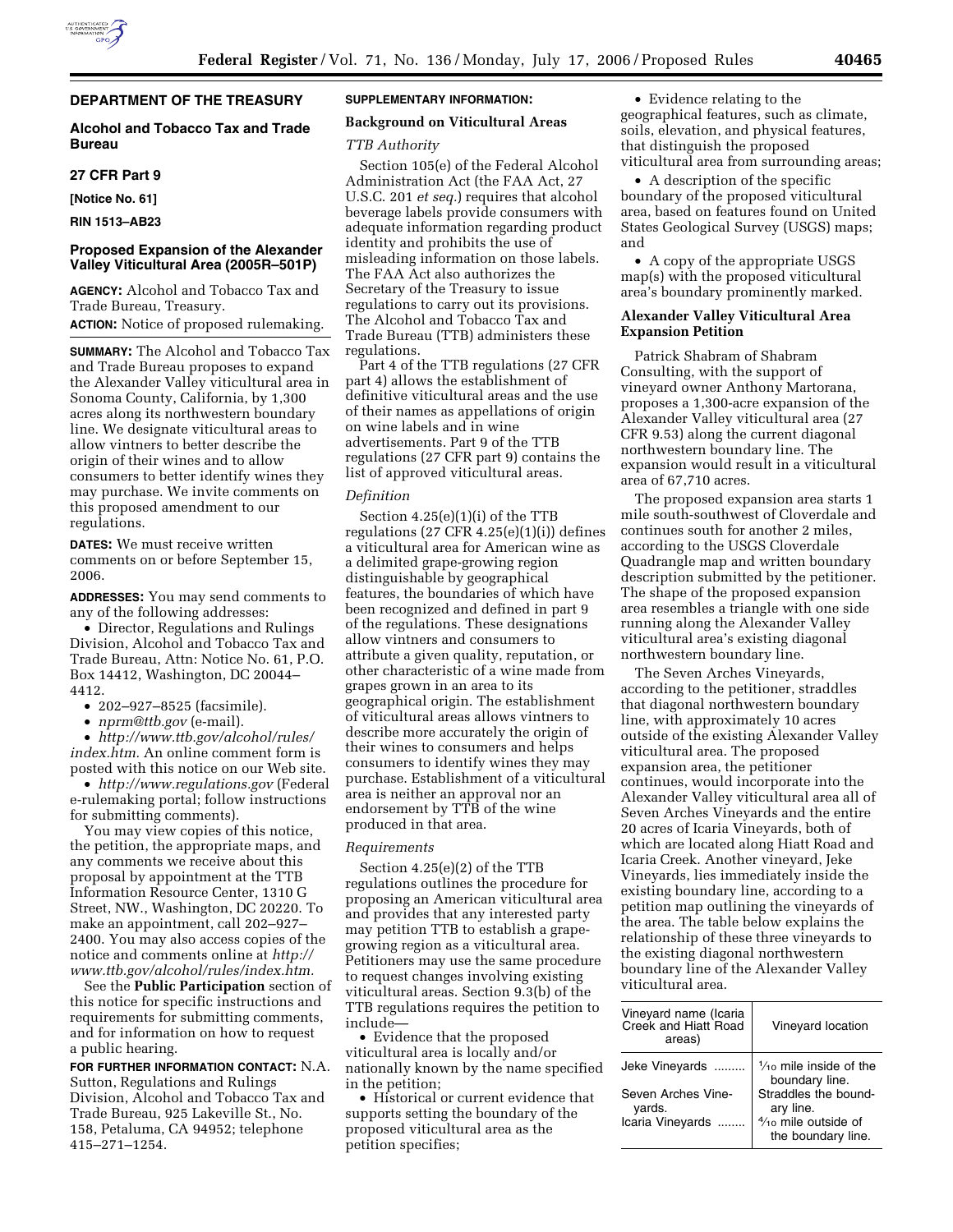We summarize below the evidence presented in the petition in support of the proposed expansion of the Alexander Valley viticultural area.

### *Name Evidence*

The proposed expansion area, according to the petitioner, is historically identified with Cloverdale, a town located at the northern end of the Alexander Valley viticultural area. In ''History of the Sonoma Viticultural District,'' by Ernest P. Peninou, Nomis Press, 1998, pages 186–187, it is noted that Parker Vineyards was established in 1890 in the proposed expansion area. Mr. Peninou identifies Parker Vineyards as a part of the viticultural history of Cloverdale. The petitioner explains that vineyards in the Cloverdale area, except for the two vineyards in the proposed expansion area, lie within the original boundaries of the Alexander Valley viticultural area.

An article entitled ''The Early Wineries of the Cloverdale Area,'' by William A. Cordtz, Ph.D., ran in the March/April 1985 edition of Wine West; the article states that grape-growing started in Cloverdale before other areas of Alexander Valley. It explains that viticulture in the upper Alexander Valley was centered around Cloverdale and flourished between 1880 and Prohibition. Also, the Cloverdale Reveille, a local area newspaper, ran articles about grape-growing and in 1878 reported prices of local grapes at \$8 per ton.

Shortly after the establishment of the original viticultural area, the petitioner states, some wine industry members erroneously believed that the proposed expansion area already lay inside the Alexander Valley viticultural area boundary. As an example, the petitioner states that Jade Mountain Vineyards labeled a 1985 Icaria Vineyards wine with the Alexander Valley viticultural area name, while a map submitted with the petition shows Icaria Vineyards as lying within the proposed expansion area.

### *Boundary Evidence*

The established Alexander Valley viticultural area's diagonal, northwestern boundary line trends northwest-southeast. The line connects section 24, T. 11 N., R. 11 W. to the map point at 38°45′ latitude and 123°00′ longitude in section 5, T. 10 N., R. 10 W., of the USGS Cloverdale Quadrangle map.

When the original Alexander Valley viticultural area was proposed (see T.D. ATF–187, 49 FR 42724, October 24, 1984), several petitioning groups proposed differing boundaries for the

proposed viticultural area. Ultimately, the Bureau of Alcohol, Tobacco and Firearms (ATF), TTB's predecessor, determined that the Alexander Valley viticultural area's boundary should encompass the area from southeast of Healdsburg to north of Cloverdale in Sonoma County. The proposed westerly expansion area, according to the USGS Cloverdale Quadrangle map, is approximately 1 mile south-southwest of Cloverdale.

The petitioner provided a map of the Alexander Valley viticultural area published by the Sonoma County Grape Growers Association in 1998. The map shows the current viticultural area boundaries and displays the vineyards within the proposed expansion area with the same shade of dark green used for the vineyards within the current viticultural area boundary. In contrast, the vineyards outside the existing boundary carry a significantly lighter shade of green. The petitioner contends that the wine industry used the map as a geographic analytical tool to group all vineyards on the floor and the lower slopes of the Alexander Valley.

Icaria Creek and several of its tributaries, as part of the Alexander Valley watershed, run through the proposed expansion area and drain into the Russian River. In an interview in the Healdsburg Tribune of December 7, 1979, Robert Young observed that there is only one watershed in the entire Alexander Valley. His observation, according to the petitioner, supports the expansion petition because the expansion area also falls within that watershed.

## *Distinguishing Features*

The petitioner provides information about distinguishing features and evidence to document that the proposed expansion area is similar in topography, elevation, soils, and climate to the northwestern region of the Alexander Valley viticultural area, inside the existing boundary line along Hiatt Road and Icaria Creek.

The petitioner explains that the existing Alexander Valley viticultural area and the proposed expansion area, located on opposite sides of the diagonal boundary line, have similar distinguishing features. The topography, including range in elevation and the flood plains along Icaria Creek, water resources, soils, and climate combine to create a similar viticultural environment on both sides of the diagonal boundary line, according to the petitioner.

### Topography

The petitioner describes the similar topographic features scattered

throughout the Icaria Creek area on both sides of the existing Alexander Valley viticultural area's diagonal northwestern boundary line. The proposed expansion area is at elevations of 360 feet on the flood plain along Icaria Creek to 874 feet, according to the USGS Cloverdale Quadrangle map. Similar topography exists immediately east and inside the Alexander Valley viticultural area's diagonal boundary line. Elevations there, as noted on the USGS Cloverdale Quadrangle map, range from a low of 320 feet on the flood plain along Icaria Creek to a high of 884 feet.

Icaria Creek, and its tributaries, run through both the east and the west sides of the Alexander Valley viticultural area's diagonal boundary line to the Russian River, as shown on the USGS Cloverdale Quadrangle map. Also, Hiatt Road meanders along Icaria Creek and some of its tributaries on both sides of the diagonal boundary line.

The petitioner explains that the terrain west of the proposed expansion area becomes increasingly steep and mountainous and that elevations climb to some 1,600 feet, as shown on the USGS Cloverdale Quadrangle map. The mountainous terrain contrasts with the lower elevations and the gentle valley landscape of the Alexander Valley region shown on the map. The petitioner adds that the westerly mountainous terrain creates an unsuitable environment for viticulture.

The vineyards in the proposed expansion area generally lie on the lower, flatter terrain of the flood plain along Icaria Creek, according to the diagrams on the map in the petition. The elevations generally range between 350 and 450 feet, but the southernmost part of the Seven Arches Vineyards reaches 590 feet. Jeke Vineyards, which is within the Alexander Valley viticultural area's western boundary line, lies between 350 and 380 feet of elevation on the flood plain along Icaria Creek, the petitioner states. Thus, Jeke Vineyards, which is immediately inside the east side of the diagonal boundary line, and the Icaria and Seven Arches Vineyards, which are in the proposed expansion area on the west side of the diagonal boundary line, do not vary substantially in their overall elevations and their relative locations on the flood plain.

#### Soils

The petitioner explains that the distinguishing soils in the Icaria Creek and Hiatt Road areas in the proposed expansion area include the Hugo-Josephine-Laughlin association. According to the Soil Survey of Sonoma County, California, issued in 1972 by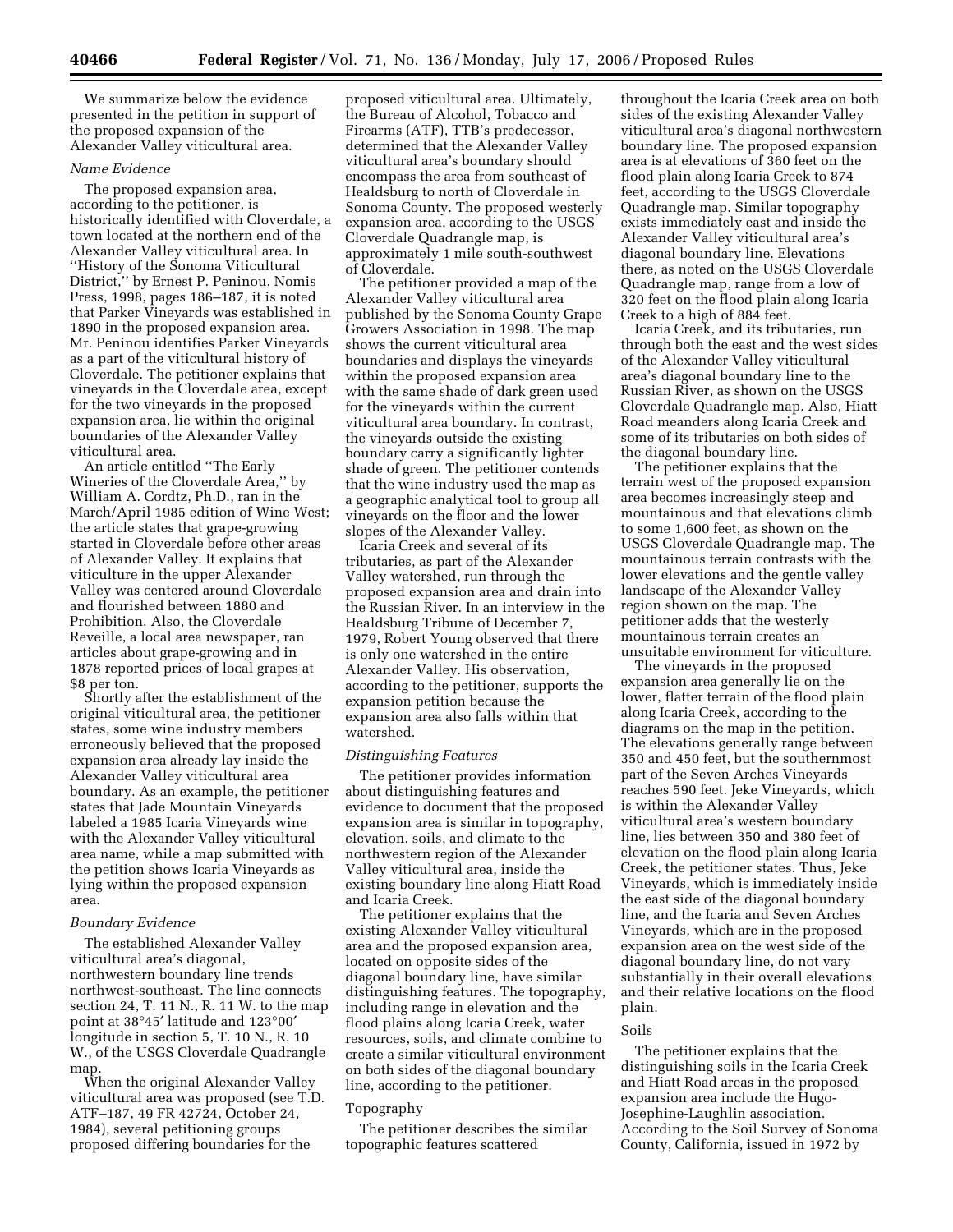the United States Department of Agriculture, Soil Conservation Service, the soils in this association are well drained, gently sloping to very steep gravelly loam. This soil association, according to the petitioner, is common on the western slopes of the Alexander Valley, including much of the existing viticultural area. The predominant soil associations in the Alexander Valley viticultural area, the petitioner continues, are the Yolo-Cortina-Pleasanton, Goulding-Toomes-Guenoc, and Hugo-Josephine-Laughlin associations, which are also in the proposed expansion area.

### Climate

The petitioner states that the climate of the proposed expansion area closely reflects that of the area to its immediate east and inside the viticultural area boundary line. Both areas, the petitioner states, are similar in vegetative cover, elevation, topographic features, and latitudinal coordinates.

The entire Alexander Valley viticultural area has a coastal warm climate type, according to the model Climate Types of Sonoma County, originally developed by Robert Sisson and shown on the 1986 Vossen map, provided with the petition. This model uses the total daily hours of temperatures between 70 and 90 degrees F. The petitioner explains that the temperature range is the most significant factor for photosynthesis in the grapevines.

Climatic variations have not been recorded along Icaria Creek and Hiatt Road between the existing Alexander Valley viticultural area and the proposed expansion area. However, the manager of the Seven Arches Vineyards writes that along Hiatt Road, on both sides of the diagonal boundary line of the existing Alexander Valley viticultural area, the climate is similar, if not identical. The petitioner explains that the climatic variations in inland northern Sonoma County result from coastal, or marine, influences to the west. Thus, in northern Alexander Valley, which is located in inland northern Sonoma County, climatic variations are less because of the diminished coastal influence on the region.

### *Boundary Description*

See the changes to the narrative boundary description for the petitionedfor viticultural area expansion in the proposed regulatory text amendment published at the end of this notice.

# *Maps*

The petitioner provided the required maps, which are already listed in the § 9.53 regulatory text.

## **Impact on Current Wine Labels**

The proposed expansion of the Alexander Valley viticultural area will not affect currently approved wine labels. The approval of this proposed expansion may allow additional vintners to use ''Alexander Valley'' as an appellation of origin on their wine labels. Part 4 of the TTB regulations prohibits any label reference on a wine that indicates or implies an origin other than the wine's true place of origin. For a wine to be eligible to use as an appellation of origin the name of a viticultural area specified in part 9 of the TTB regulations, at least 85 percent of the wine must be derived from grapes grown within the area represented by that name, and the wine must meet the other conditions listed in 27 CFR 4.25(e)(3). In addition, regulations regarding the use of a brand name containing a viticultural area name on a label are found in 27 CFR 4.39(i).

### **Public Participation**

### *Comments Invited*

We invite comments from interested members of the public on whether we should expand the Alexander Valley viticultural area as described above. We are especially interested in comments concerning the similarity of the proposed expansion area to the currently existing Alexander Valley viticultural area. Please provide any available specific information in your comments about the proposed expansion area's name, proposed boundaries, or distinguishing features.

#### *Submitting Comments*

Please submit your comments by the closing date shown above in this notice. Your comments must include this notice number and your name and mailing address. Your comments must be legible and written in language acceptable for public disclosure. We do not acknowledge receipt of comments, and we consider all comments as originals. You may submit comments in one of five ways:

• *Mail:* You may send written comments to TTB at the address listed in the **ADDRESSES** section.

• *Facsimile:* You may submit comments by facsimile transmission to 202–927–8525. Faxed comments must—

(1) Be on 8.5- by 11-inch paper;

(2) Contain a legible, written signature; and

(3) Be no more than five pages long. This limitation assures electronic access to our equipment. We will not accept faxed comments that exceed five pages.

• *E-mail:* You may e-mail comments to *nprm@ttb.gov.* Comments transmitted by electronic mail must—

(1) Contain your e-mail address;

(2) Reference this notice number on the subject line; and

(3) Be legible when printed on 8.5- by 11-inch paper.

• *Online form:* We provide a comment form with the online copy of this notice on our Web site at *http:// www.ttb.gov/alcohol/rules/index.htm.*  Select the ''Send comments via e-mail'' link under this notice number.

• *Federal e-rulemaking portal:* To submit comments to us via the Federal e-rulemaking portal, visit *http:// www.regulations.gov* and follow the instructions for submitting comments.

You may also write to the Administrator before the comment closing date to ask for a public hearing. The Administrator reserves the right to determine whether to hold a public hearing.

## *Confidentiality*

All submitted material is part of the public record and subject to disclosure. Do not enclose any material in your comments that you consider confidential or inappropriate for public disclosure.

### *Public Disclosure*

You may view copies of this notice, the petition, the appropriate maps, and any comments we receive by appointment at the TTB Information Resource Center at 1310 G Street, NW., Washington, DC 20220. You may also obtain copies at 20 cents per 8.5- by 11 inch page. Contact our information specialist at the above address or by telephone at 202–927–2400 to schedule an appointment or to request copies of comments.

We will post this notice and any comments we receive on this proposal on the TTB Web site. All name and address information submitted with comments will be posted, including email addresses. We may omit voluminous attachments or material that we consider unsuitable for posting. In all cases, the full comment will be available in the TTB Information Resource Center. To access the online copy of this notice and the submitted comments, visit *http://www.ttb.gov/ alcohol/rules/index.htm.* Select the ''View Comments'' link under this notice number to view the posted comments.